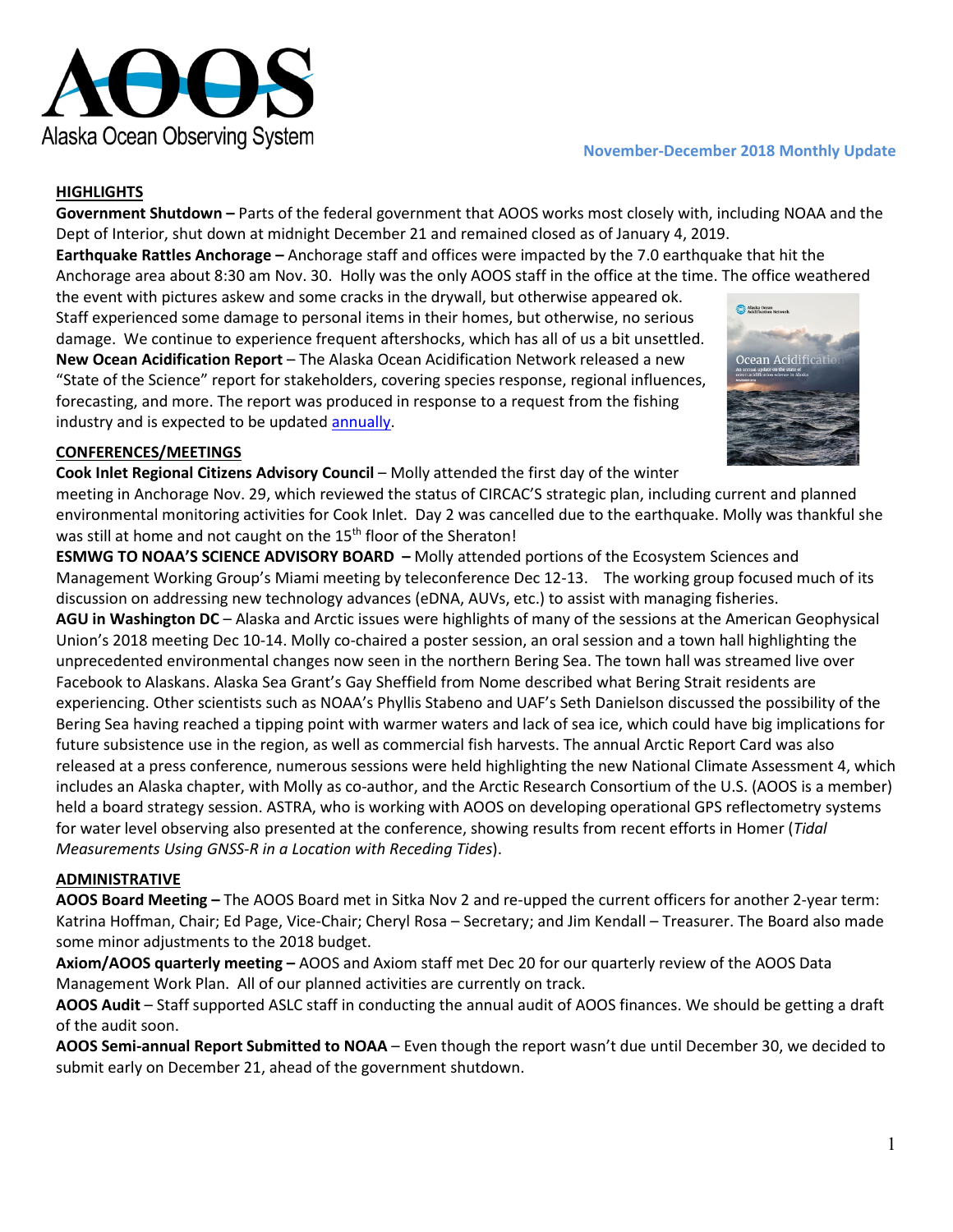# **IOOS**

**IOOS Association** – The IA met with IOOS Program staff on Dec 12 to talk about the proposed congressional ask for the Fill the Gaps Campaign for the coming year.

**A Sound System for U.S. Waters** – The IOOS regions were briefed Dec. 18 on a new Ocean Noise Reference Station & Passive Acoustic Data Archive being developed by NOAA to enhance NOAA's ability to characterize aquatic soundscapes and assess long-term trends and changes.

## **PARTNERSHIPS AND COLLABORATIONS**

**AK Sea Grant Advisory Committee –** Molly serves on the advisory committee, which met in Anchorage Nov. 6-7 with the new Alaska Sea Grant Director, Heather Brandon.

**Hendrick Tolman meeting –** Molly joined a meeting by teleconference hosted by the Alaska Region National Weather Service with Hendrik Tolman, Senior Advisor for Advanced Modeling on Nov 26 to discuss NOAA's strategy for unified weather modeling at both the national and Alaska regional levels. A major question is how best to use research models to develop better Alaska operational weather models.

**ACCAP STAFF –** Molly and AOOS Board Member Amy Holman met with AK Center for Climate Assessment and Policy's leads Sarah Trainor and John Walsh Dec 7 to brainstorm possible options for incorporating more economic information into climate decision-making in Alaska.

**ADAC –** Carol presented final results for the AIS PAC project during the ADAC Year 5 Quarterly meeting on Nov 26 in preparation for the Dec 5-6 ADAC Annual meeting. This meeting was postponed in light of the Nov 30 earthquake, and has been rescheduled for February, pending the government shutdown resolution.

# **PROJECT HIGHLIGHTS**

**ADAC AIS PAC Data Portal demonstration workshops –** AOOS and Axiom hosted two demonstration workshops on the ADAC AIS PAC (AIS for Prioritizing Arctic Charting) on Nov 9 in Anchorage, and Nov 15 in Juneau. Those attending included the project steering committee and stakeholder groups interested in using AIS data for a variety of applications. Jessica Austin (Axiom) and Carol (AOOS) ran the workshops while seeking stakeholder feedback on developing data products for the portal, which is now public (Please visit<http://aoos.org/ais-4-bathy/> for more details on this project). **EVOSTC Program PI meetings –** The EVOSTC-funded projects Gulf Watch Alaska, Herring Research and Monitoring, and Data Management Program held their PI meeting in Anchorage Nov 14-16. Stacey Buckelew and Chris Turner of Axiom presented a data management status update at this meeting and held one-on-one metadata training sessions for PIs working on this project.

**GIS Prioritization Survey Planned –** Molly and ADNR's Jaci Overbeck met with Coastal Mapping Strategist Marta Kumle to review the latest version of a survey to be circulated soon that will help determine priorities for GIS mapping of coastal Alaska. Currently, most of the state's coast is not mapped to national standards, which makes it difficult to decide where to focus mapping resources. The survey will help determine priorities for a statewide strategy that will be developed by the state with broad input from communities, industry, and state and federal agencies. Marta's position as coastal mapping strategist is an AOOS position, housed at ADNR, with funding from state and federal agencies. **Alaska OA Gap Analysis** – Working groups from the Alaska Ocean Acidification Network have been meeting to discuss research, monitoring, and outreach priorities and put forth recommendations for a gap analysis. The network steering committee will meet in late January to review the priorities and begin developing a document.

## **OUTREACH**

**AOOS Stakeholder Listening Session** –Southeast Alaska residents shared their observations about changes they see in the marine environment in the Sitka region, and what additional monitoring and research would be helpful, at a public

session November 2 hosted by AOOS and the Alaska Marine Conservation Council (AMCC). **Pacific Marine Expo** – Darcy attended the expo in Seattle Nov 17-19, hosting a booth for the Alaska Ocean Acidification Network and facilitating a panel of NOAA and University of Washington scientists. The event provided the opportunity to talk with fishermen from across Alaska and the Pacific Northwest. Thanks to the Alaska Marine Conservation Council for sharing booth space.